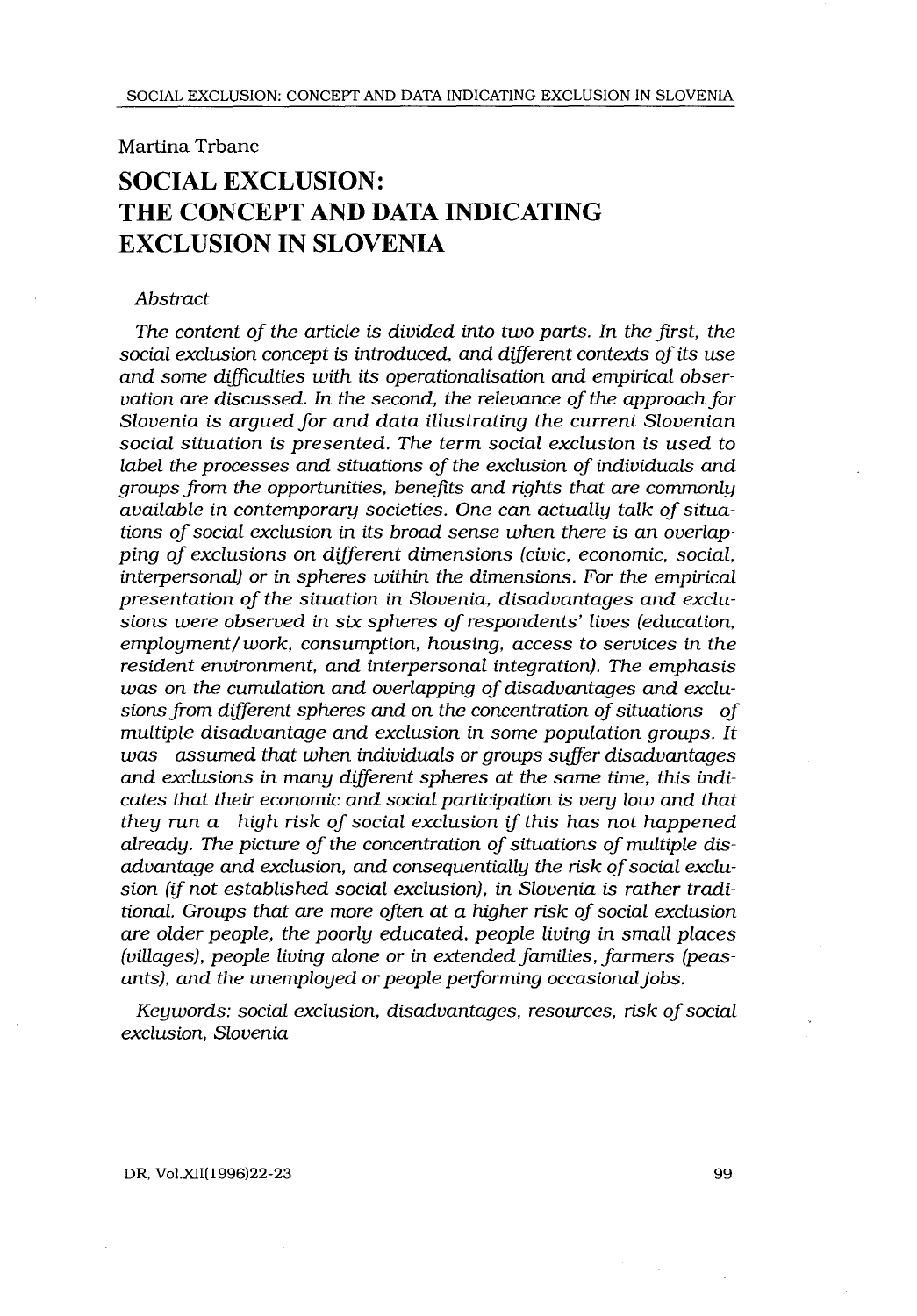## INTRODUCTION

Martina Trbanc<br>
INTRODUCTION<br>
In the last decade the term social<br>
in Europe not only in social scient In the last decade the term social exclusion has gained a lot of attention in Europe, not only in social science, but also in political discourse and in the media. The term is generally used for labelling the processes and situations of the exclusion of individuals and groups from the opportunities, benefits and rights (political, economic and social) that are commonly available and expected in contemporary Western societies. The discussion on social exclusion in Europe coincides with warnings of possible social development in the direction of increased social differentiation and the possibility of the "dualisation" of West-European societies, which would mean the majority of people enjoying a good standard of living, having well-paid jobs and being socially protected, and the minority of people, living at the edge of society, excluded from most of the resources, benefits, rights and protection . The notion of social exclusion is essentially connected to its inverse - social inclusion or integration into society, achieved through participation in economic, political and social systems, in important resources and institutions.

It can be argued that the concept of social exclusion is a relative one since the content and the scope of generally expected and available opportunities, benefits and guaranteed rights vary between societies . In this sense, social exclusion is very much European concept - first, because of its linkage to social policy issues, social rights issues, welfare provision, access to resources etc., and second, because of the relative similarity of expectations and the scope of commonly available opportunities, benefits and rights in contemporary West-European societies. Nevertheless, existing attempts to use a social exclusion approach to explain social realities in the very different countries of Latin America, Africa and Asia (Rodgers, Gore, Figueired, eds, 1995) show that the concept is so broad that very different social situations and backgrounds can be interpreted within it . Since the social exclusion concept is closely tied to structural changes in societies, it also seems appropriate for explaining social situations and changes in European post-socialist countries .

The main purpose of this article is to call attention to the actuality of the social exclusion concept in Slovenia and also to present data illustrating the current Slovenian social situation . The main characteristics and the definition of the concept will be presented and followed by data on the concentration of exclusions and disadvantages in certain population groups that are at high risk of social exclusion if not socially excluded already .

## THE SOCIAL EXCLUSION CONCEPT

### DIFFERENT CONTEXTS

Even though the term social exclusion is a relatively new one, the basic situation of the exclusion (excluding) of certain individuals and population groups from goods, resources, institutions or power has been observed and described in social sciences in different ways and within different contexts .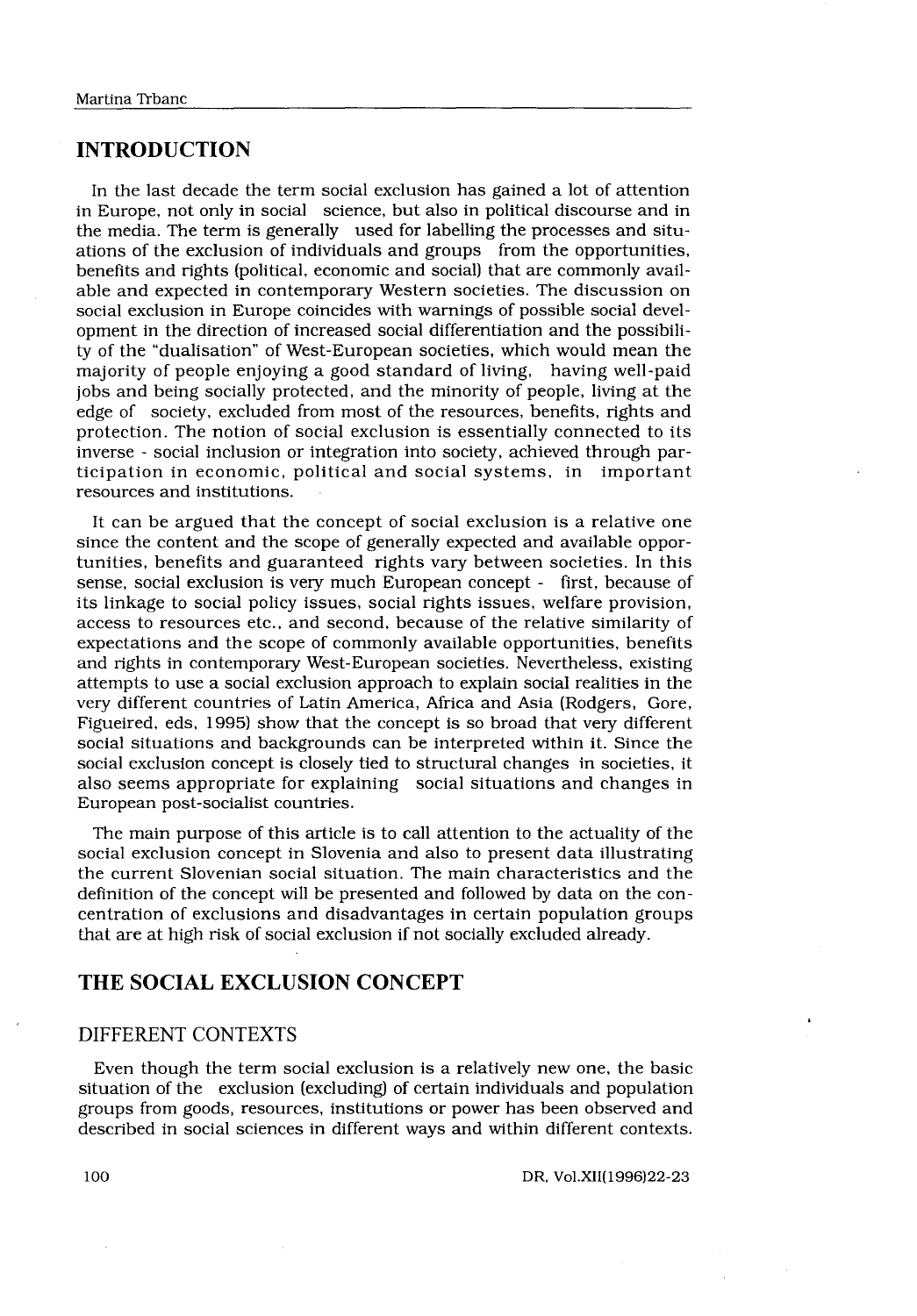Hilary Silver (1994), who analysed the existing literature on exclusion in Western Europe, pointed out that different understandings of exclusion are based on different theoretical perspectives, political ideologies and national discourses . She identified three paradigms of exclusion and named them after their typical characteristics as the solidarity paradigm (rooted in French Republican thought), the specialisation paradigm (based on Anglo-American liberal thought) and the monopoly paradigm (based on socialdemocratic thought)<sup>1</sup>.

The notion of social exclusion itself originally appeared in France. In the 1960s and 1970s it was used in political language and in the media for labelling various categories of people that were considered social problems but were (at that time) not included into the framework of the French social insurance system2 (Silver, 1994) . Later, in the 1980s, the term became central in the debates about the nature of so-called new poverty . In the French context, social exclusion is understood as a process of social disintegration in the sense of the progressive breaking of the relationships between individuals and society, which happens for different interrelated reasons but mainly as a consequence of structural economic changes . The breaking of different forms of solidarity (class solidarity, family, neighbourhood solidarity, etc .) leads to social phenomena like homelessness, single parent families, violent tensions, attacks on immigrants etc.

In the last decade the notion of social exclusion has spread from France to other European countries . Its recent frequent use and popularity in Western Europe is also connected to the fact that it has been used a lot, since the end of the 1980s, by the European Commission . At European Union level social exclusion is not understood in a French (solidarity) sense, but more in the context of social policy, creation of measures for the integration of excluded groups and evaluation of existing policy measures (whether they are adequate, whether they reach target groups, etc.)<sup>3</sup>. On a more general level the notion of social exclusion is connected to citizens' social rights and to so-called social citizenship (clearly related to T. H. Marshall's<sup>4</sup> concept of citizenship with its three main components: civil rights, political rights and social rights) . In this context social exclusion indicates the denial (or non-realisation) of the social rights of citizens5 (Observatory, 1992:16) .

It should also be mentioned that in European Union documents the term social exclusion often appears together with the term poverty . A distinction between poverty and social exclusion is usually based on the dimensions covered by each term - the term poverty mainly indicates material deprivation (lack of financial resources), whereas social exclusion is a multidimensional concept, covering not only material, but also social, political and interpersonal dimensions (Commins, 1995, Berghman, 1994) . Of course, this is only true as long as poverty is defined (and measured) in the indirect way, that is in terms of income (instead of observing real living conditions and consumption, only the main determinant - income - is measured) . But if poverty is defined (and measured) directly (measuring different dimensions of living conditions and consumption), that is in terms of relative deprivation, the distinction between poverty and social exclusion is

DR, Vol .XII(1996)22-23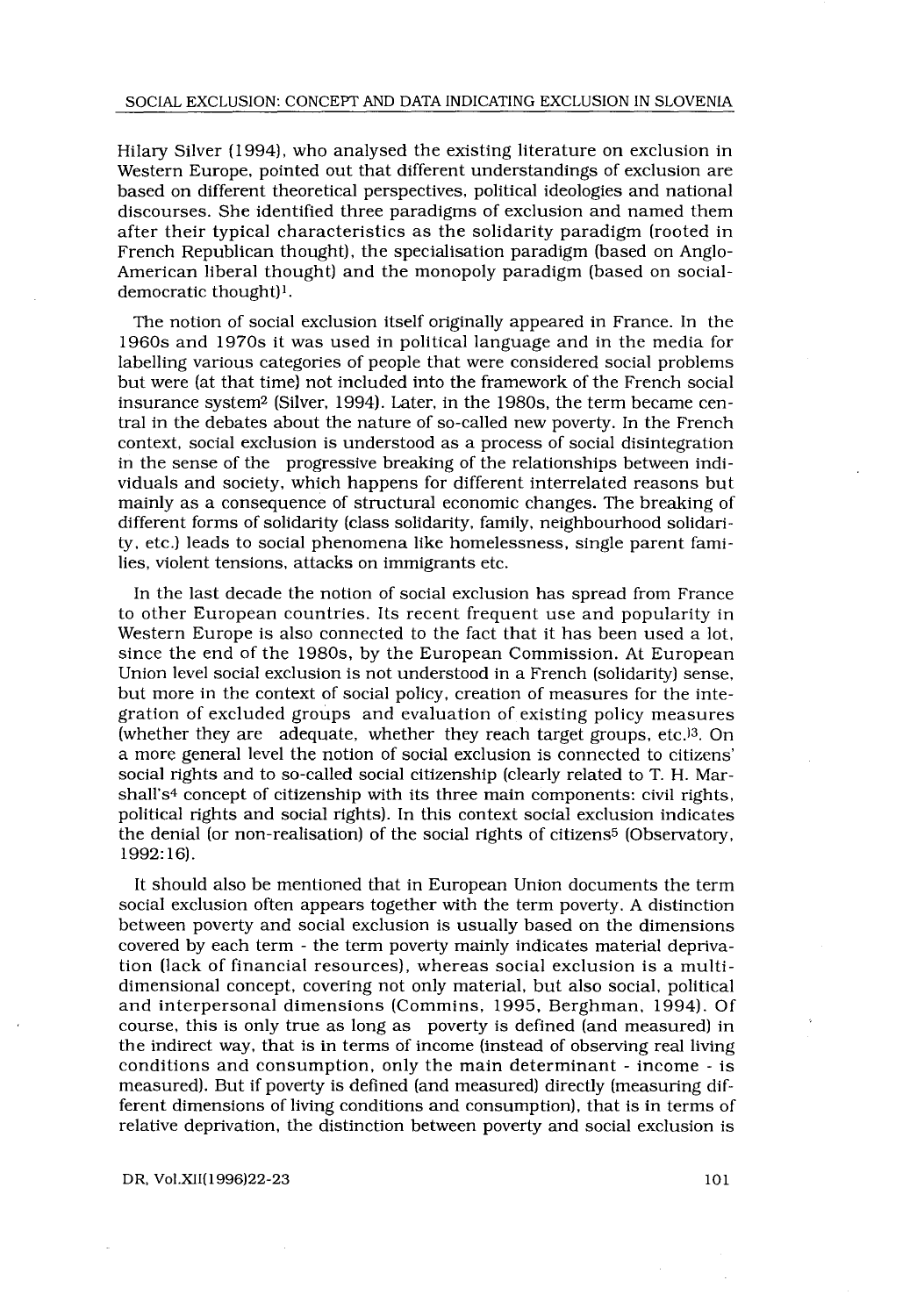less clear .6 The other, more evident, distinction between the concepts of poverty and social exclusion is in the issues that the concepts stress: while poverty is more about distributional issues (distribution of financial and other resources), social exclusion is more about relational ones (inadequate social participation, lack of integration, lack of power) (Room, 1995).

## DEFINITION AND PROBLEMS OF OPERATIONALISATION AND EMPIRICAL OBSERVATION

The fact that the notion of social exclusion is broad, multidimensional and complex is often stated as its advantage, because it can cover and explain different forms, dimensions and mechanisms of exclusion (Commins, 1993, Berghman, 1994). On the other hand, the broadness and elasticity of the approach create numerous problems in its operationalisation and in empirical observation. That also seems to be the main reason why there are no clear and tested indicators of social exclusion and why the scope and the dynamics of social exclusion have only been speculated about and not measured or estimated on a more solid basis .

An attempt to clarify the social exclusion approach was made within the Observatory on National Policies to Combat Social Exclusion? . In the Observatory report individuals were understood to suffer social exclusion when: a) they suffered general disadvantage in terms of education, training, employment, housing, financial resources, etc.; b) their chances of gaining access to the major social institutions which distribute these life chances were substantially less that those of the rest of the population; c) these disadvantages persisted over time (Observatory, 1992) . Taking this as a definition of social exclusion, three important elements can be identified: the situation of overlapping disadvantages; poorer chances or barriers in access to institutions, resources, etc. (mechanisms of excluding); duration of the situation . So, the social exclusion approach covers both the situations of exclusion in different spheres and also the processes (mechanisms) of excluding .

As suggested by Irish researchers of the Observatory (Commins, 1993), the dimensions of social exclusion are connected to the four systems of integration into society: the democratic and legal systems (providing legal and political integration); the economic system and the labour market (providing economic integration through work and earnings) ; the welfare system (providing social integration by assuring access to social services and programmes guaranteed by the state); and the interpersonal system of family, neighbourhood and friendship networks (providing interpersonal integration, moral support and safety) . These four integrative systems represent the four dimensions of possible exclusion - civil, economic, social and interpersonal (each of them covering different spheres in which individuals or groups can be severely disadvantaged or excluded) .

Looking at the situations and the dynamics of social exclusion from the empirical point of view, two sets of problems are evident.

First, a substantial question in the operationalisation of social exclusion is where to draw the line; that is in how many spheres or dimensions do individuals have to be severely disadvantaged or excluded for their situation

DR, Vol .XII(1996)22-23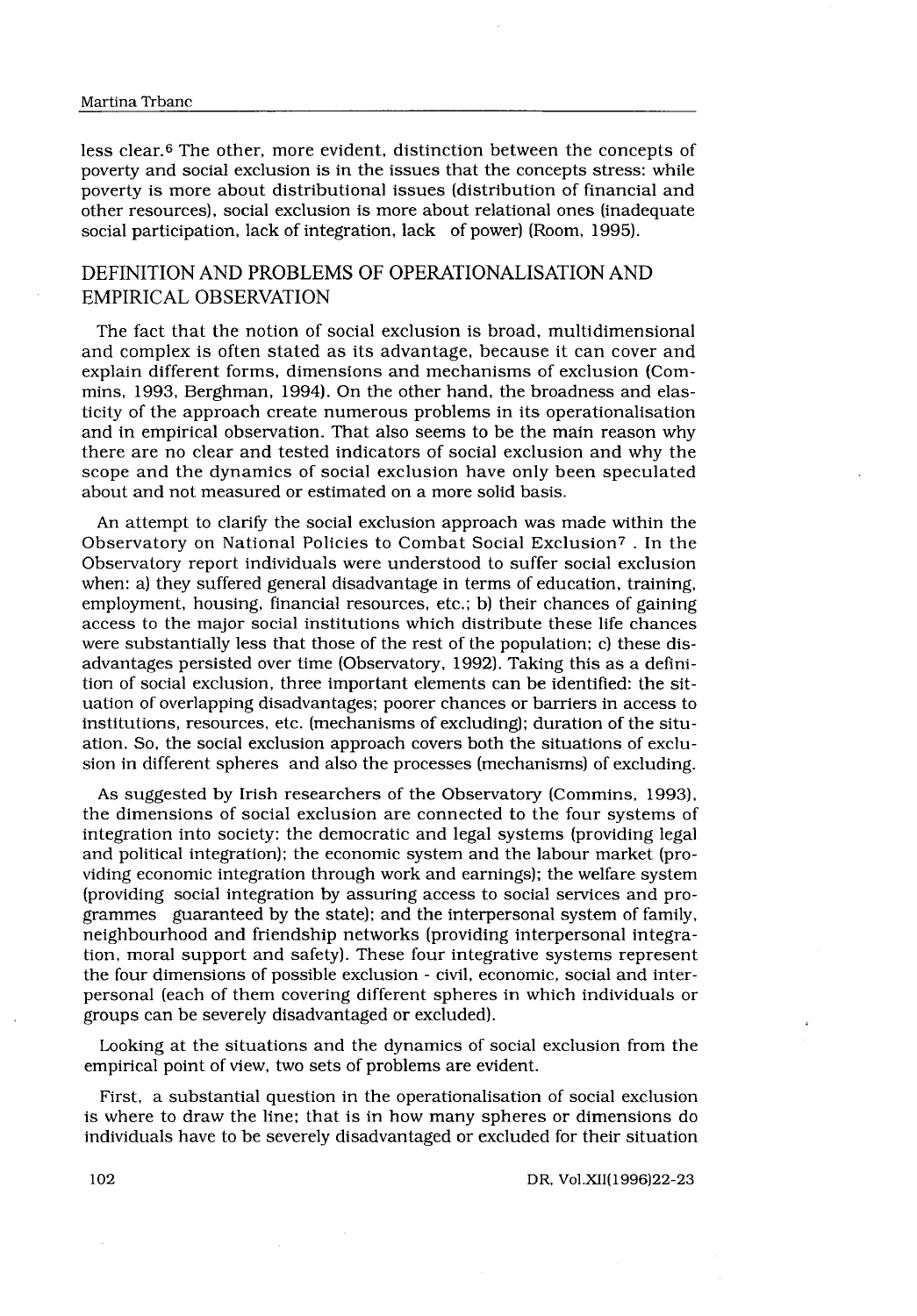to be described as social exclusion? It seems that we can talk about the situations of social exclusion in its broad sense only when there is a cumulation of exclusions on different dimensions or in spheres within these. But, there are other open questions, such as: is it equally important in which spheres (on which dimension) individuals are excluded or are some spheres (like employment, education, housing, or maybe interpersonal integration) more important for participation in society and integration than others? Moreover, one also has to consider the mechanisms of redistribution and compensation for different disadvantages. Two mechanisms especially seem to be very important in the alleviation of situations of severe disadvantages and exclusions: the state (social policy incorporating different measures and programmes and a guaranteed social safety net) and family networks . It is possible to assume that the role of both is important in preventing the development of multidimensional social exclusion and marginalisation from separate exclusions and disadvantages .

Second, there is the problem of finding appropriate data for the empirical observation of social exclusion . For capturing its multi-dimensional nature, data from different spheres of individuals' lives is needed . The existing institutional and statistical data is apparently not sufficient, since it offers only partial information on separate spheres (separately on unemployment, housing, education, etc .), and from it we can only speculate about what is happening to individuals that are excluded or severely disadvantaged in one sphere, in other spheres: can they compensate for exclusion in one sphere or does it influence and reinforce disadvantages and exclusions in other spheres? In addition, if we want to observe not only the situations of exclusion, but also its dynamics (processes and their duration, transitions into and out of exclusion, mechanisms and barriers that lead to social exclusion), the data covering different spheres of individuals' lives has to be long-term (covering life events for a relatively long period of time) . It seems that this kind of data can only be obtained by special surveys.

## SITUATIONS OF DISADVANTAGE AND EXCLUSION IN SLOVENIA

#### THE CONTEXT

In the last decade Slovenia has been facing profound institutional and legislative changes in political (democratisation, independent state), economic (encouraging market mechanisms, competition, entrepreneurship, privatisation) and social (changes in social policy and social transfers) systems. It can be assumed that these changes have affected the mechanisms and the patterns of participation of people in different resources and institutions.

Most of the recent statistical data on the social situation in Slovenia (such as data on unemployment, data on social assistance recipients, data on applicants for social housing units, etc .), show that the scope of exclusion

DR, Vol.XII(1996)22-23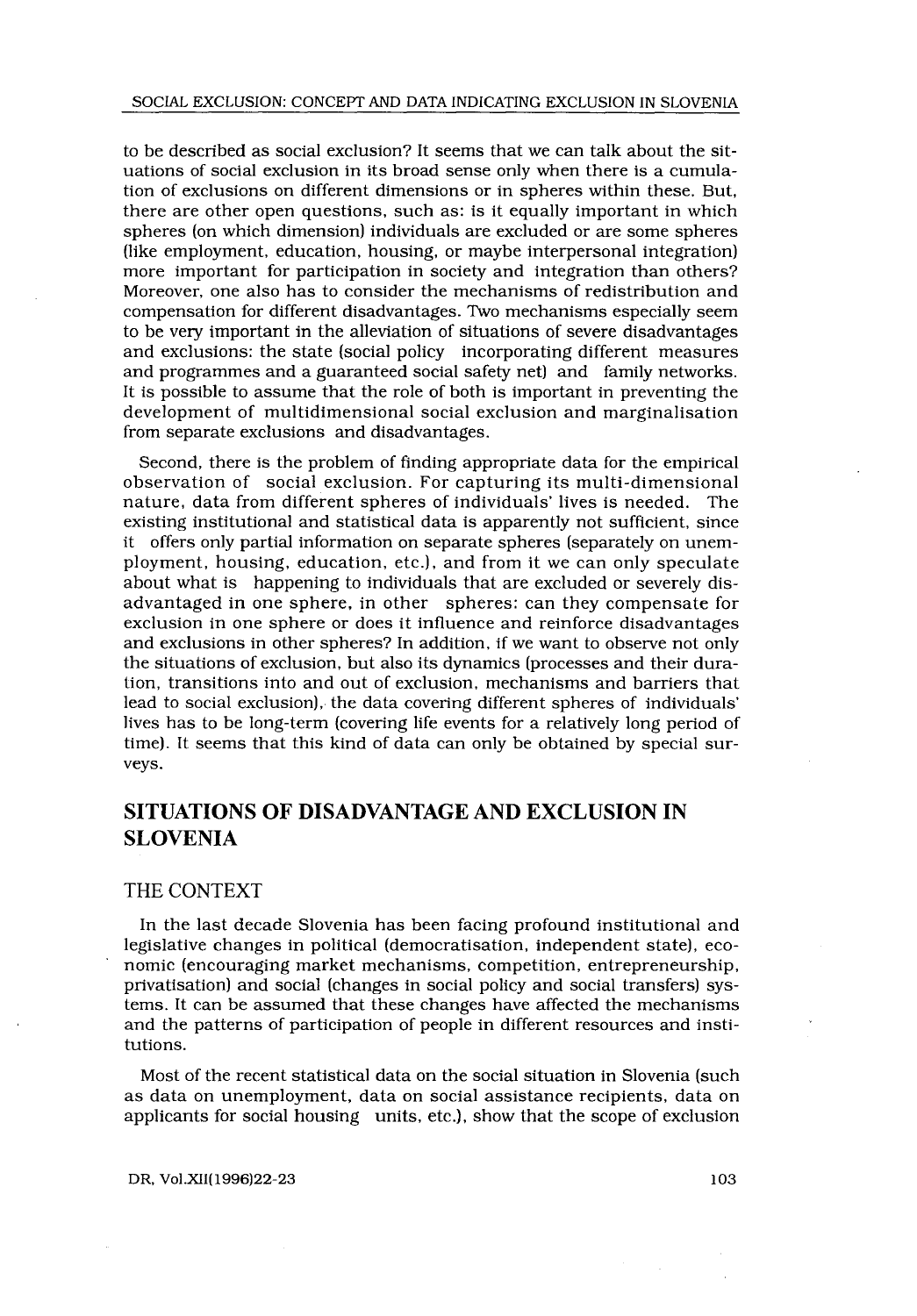from participation in the resources that are important for the welfare of individuals and for their integration into society has increased in recent years. Since the important resources (for example education, employment, housing, social services like child care and health care, pension schemes, etc .) are no longer only accessible through public (welfare) provision, but are also, and in some cases (like employment) exclusively, available through market mechanisms, they have become relatively more scarce for affected individuals . It is not always clear how short or long-term the nature of exclusion in different spheres is, but some trends (for example the prolonging of the average duration of unemployment and the increasing proportion of long-term unemployment) indicate that at least in some' spheres the exclusion is becoming more long-term.

Regarding increased separate (partial) exclusions, it is very important if individuals who are excluded in one sphere are capable of compensating for these exclusions in some other way, otherwise exclusions in different spheres start overlapping, cumulating and leading to social exclusion . In this context it seems important to note that the role of social policy, as an important mechanism of redistribution and compensation, is also changing - from universal to more partial and targeted, from preventive to mainly curative . With the exception of active labour market policy, the tendency in social policy is in the direction of the state retaining the role of basic provider of the social safety net, while a large part of social services and public welfare are transferred to the market (private insurance schemes, market services, pension schemes) and to the civil society (first of all to the family, but also to voluntary and similar organisations) . It seems that in Slovenia, family networks are playing an important role in compensating for economic and social disadvantages.

With the increased social differentiation in Slovenia, it is likely that there will be not only increased exclusions in different spheres, but also the concentration of disadvantages and exclusions within more vulnerable population groups . This also indicates the processes and situations of social exclu sion or at least a high risk of it. If social policy is at all concerned with preventing social exclusion and marginalisation of certain population groups, than the question of the dispersion or/and concentration of situations of multiple disadvantages and exclusions and consequentially the dispersion or/and concentration of risks of social exclusion in the population should be the key question both for planning and targeting of different policies .

### THE EMPIRICAL APPROACH

In the rest of the article empirical information on the situations of disadvantage and exclusion in Slovenia is presented. The emphasis is on the scope of different partial (separate) exclusions and disadvantages, on their cumulation, and on the concentration of situations of multiple disadvantage and exclusion in certain population groups . We assume that if individuals or groups suffer disadvantages and exclusions in many different spheres simultaneously this indicates that their economic and social participation is very low and that they run a high risk of social exclusion (if they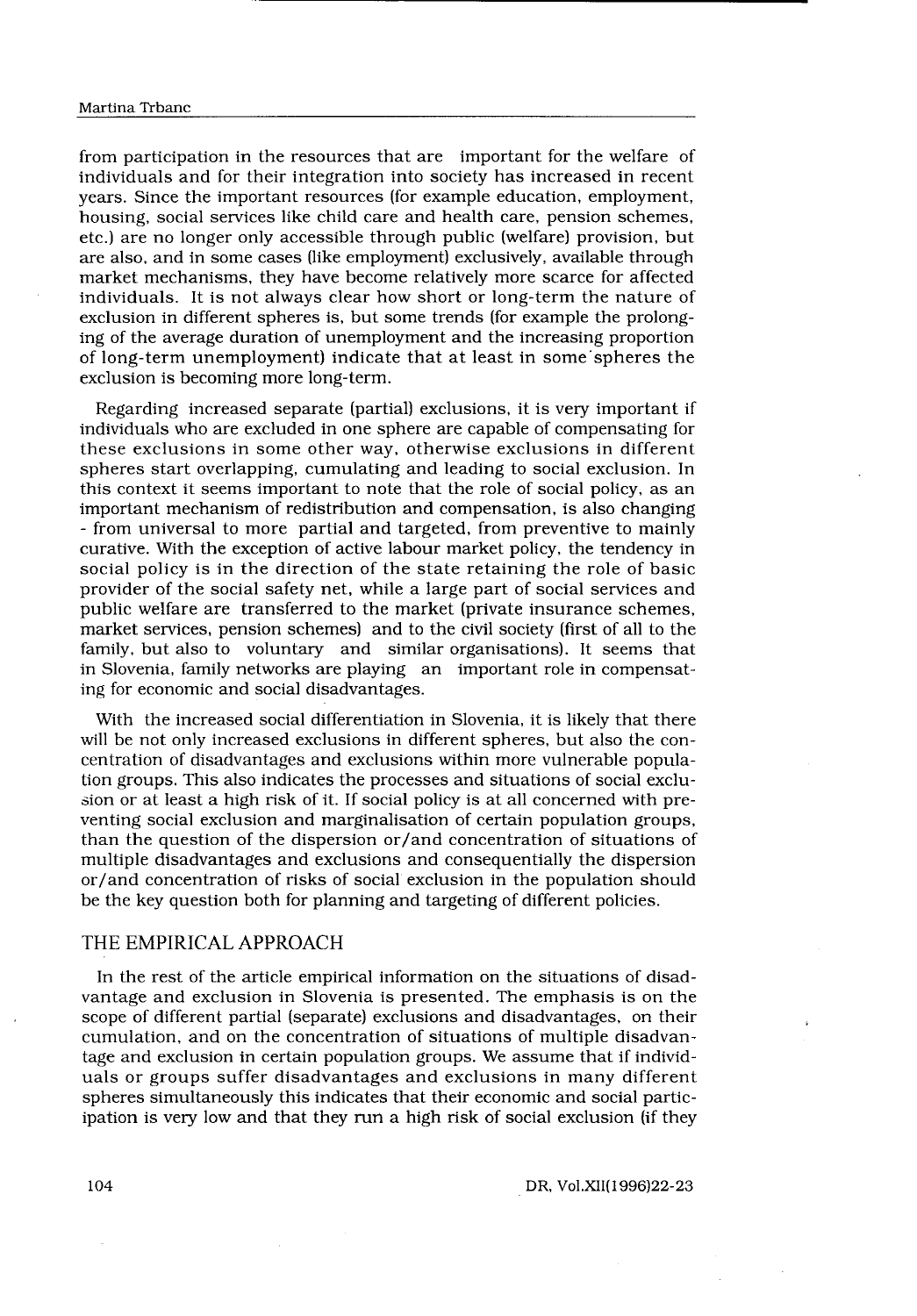are not socially excluded already) . In this context the cumulation of disadvantages and separate exclusions is taken as an estimation of at least potential social exclusion . For the time being, we only concentrate on the static aspect of exclusion (situations), while the dynamic one (processes) still waits for further empirical investigation<sup>8</sup>.

The data used in the presentation is from the Quality of Life Survey and was collected in May 19949 . The survey provides both a description of the objective situations of respondents in different spheres (education, employment, housing, health, family situation, etc.) and respondents' subjective evaluations of those situations and conditions . This way the Quality of Life data-base represents a valuable source of information on the situations in different spheres of respondents' lives . However, because of the nature of the Quality of Life Survey, for most of the observed spheres we only have data on disadvantages, while data on exclusions is available more rarely or can only be inferred from disadvantage data .

The spheres of housing, services in resident environment, education, consumption, employment (work) and interpersonal integration are included in our presentation . Regarding the four dimensions of social exclusion mentioned earlier, the spheres we include in the analysis cover three of these : economic, social and interpersonal, while for the fourth dimension (civic) the Quality of Life Survey does not provide enough information .

For each of the observed spheres indicators of disadvantage or/and exclusion are calculated.<sup>10</sup> A detailed description of these indicators is presented in the Appendix.

### CUMULATION OF DISADVANTAGES AND EXCLUSIONS

The proportions of respondents that are disadvantaged or excluded in each of the observed spheres are shown in Table 1. Percentages of respondents with problems are relatively high in all observed spheres, with the exception of interpersonal isolation, although even here the level is not negligible. The most problematic spheres are education and housing - in each of them nearly every second respondent has problems that can be considered serious.

#### Table 1: DISADVANTAGES AND EXCLUSIONS IN DIFFERENT SPHERES

| exception of interpersonal isolation, although even here the level is not neg-<br>ligible. The most problematic spheres are education and housing - in each<br>of them nearly every second respondent has problems that can be consid-<br>ered serious. |             |                                                                           |  |
|---------------------------------------------------------------------------------------------------------------------------------------------------------------------------------------------------------------------------------------------------------|-------------|---------------------------------------------------------------------------|--|
| Table 1:<br>DISADVANTAGES AND EXCLUSIONS IN DIFFERENT SPHERES<br>sphere                                                                                                                                                                                 | absolute N. | respondents disadvantaged/excluded in each sphere<br>% of all respondents |  |
|                                                                                                                                                                                                                                                         |             |                                                                           |  |
| housing disadvantage                                                                                                                                                                                                                                    | 744         | 43.1                                                                      |  |
| low access to services in resident environment                                                                                                                                                                                                          | 489         | 27.2                                                                      |  |
| educational disadvantage                                                                                                                                                                                                                                | 806         | 45.1                                                                      |  |
| consumption disadvantage                                                                                                                                                                                                                                | 516         | 28.8                                                                      |  |
| employment/work disadvantage/exclusion                                                                                                                                                                                                                  | 486         | 27.8#                                                                     |  |
| interpersonal isolation                                                                                                                                                                                                                                 | 255         | 14.2                                                                      |  |
|                                                                                                                                                                                                                                                         |             |                                                                           |  |

# % of respondents with employment/work disadvantage/exclusion among all (not just among the active ones)

DR, Vol.XII(1996)22-23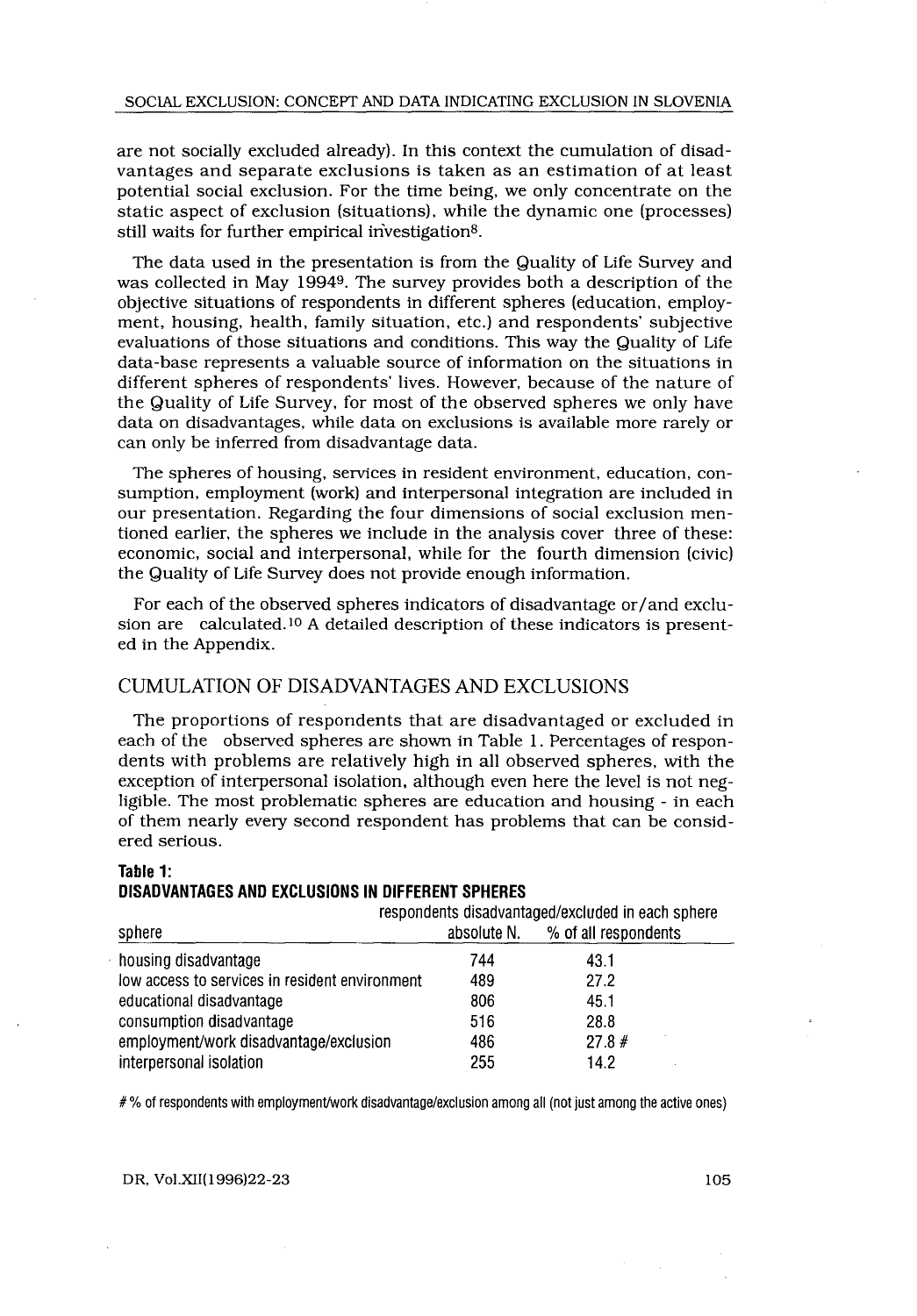To see how serious the overlapping of problems is, we observe the cumulation of disadvantages and exclusions from different spheres . As is evident from Table 2, only 17 .2 percent of respondents are not disadvantaged or excluded in any of the observed spheres, which is a very small minority . A little more than half the respondents (52 .3 percent) have problems in one or two spheres . For these it can still be assumed that they are capable of alleviating their problems either with the help of social policy measures, the help of family or with more intense participation in other spheres. The situation of the 30 .6 percent of respondents with disadvantages and exclusions in three or more observed spheres is more problematic . Especially for those with problems in four or more spheres, one could say there is a high risk of social exclusion - for respondents with disadvantages and exclusions in five or all six observed spheres (3 .2 percent) possibly even that they are already socially excluded.

| Table 2: |                                                                   |  |  |
|----------|-------------------------------------------------------------------|--|--|
|          | CUMULATION OF DISADVANTAGES AND EXCLUSIONS FROM DIFFERENT SPHERES |  |  |

| Table 2:<br>CUMULATION OF DISADVANTAGES AND EXCLUSIONS FROM DIFFERENT SPHERES |                              |                  |
|-------------------------------------------------------------------------------|------------------------------|------------------|
| Number of spheres, respondent<br>is disadvantaged/excluded in                 | absolute N of<br>respondents | % of respondents |
| U                                                                             | 281                          | 17.2             |
|                                                                               | 462                          | 28.3             |
|                                                                               | 392                          | 24.0             |
| 3                                                                             | 276                          | 16.9             |
| 4                                                                             | 172                          | 10.5             |
| 5                                                                             | 48                           | 3.0              |
| 6                                                                             | 3                            | 0.2              |
|                                                                               | $N = 1634 \#$                | 100.0            |

# In adding together the disadvantages and exclusions from different spheres, the problem of missing values becomes more apparent (adding up the disadvantages, the missing values are also cumulated) .It is not possible to obtain information on cumulation of disadvantages and exclusions for 172 interviewed persons (9.5% of those interviewed) . It has to be assumed that the missing values are distributed randomly through the sample and not concentrated within a certain population group . The same also applies in Table 3.

For the 13.7 percent of respondents with problems in four or more spheres, we looked at the most frequent combinations of disadvantages . In cases of four cumulated disadvantages or exclusions the most frequent combination is: educational disadvantage, housing disadvantage, low access to services in the resident environment and consumption disadvantage (40 percent of respondents with problems in four spheres) . Also relatively frequent is the combination of educational disadvantage, employment/work disadvantage, housing disadvantage and consumption disadvantage (13 .2 percent of respondents with problems in four spheres) . Among the respondents that are disadvantaged or excluded in five spheres (48 interviewed persons), 41 .7 percent have problems in all observed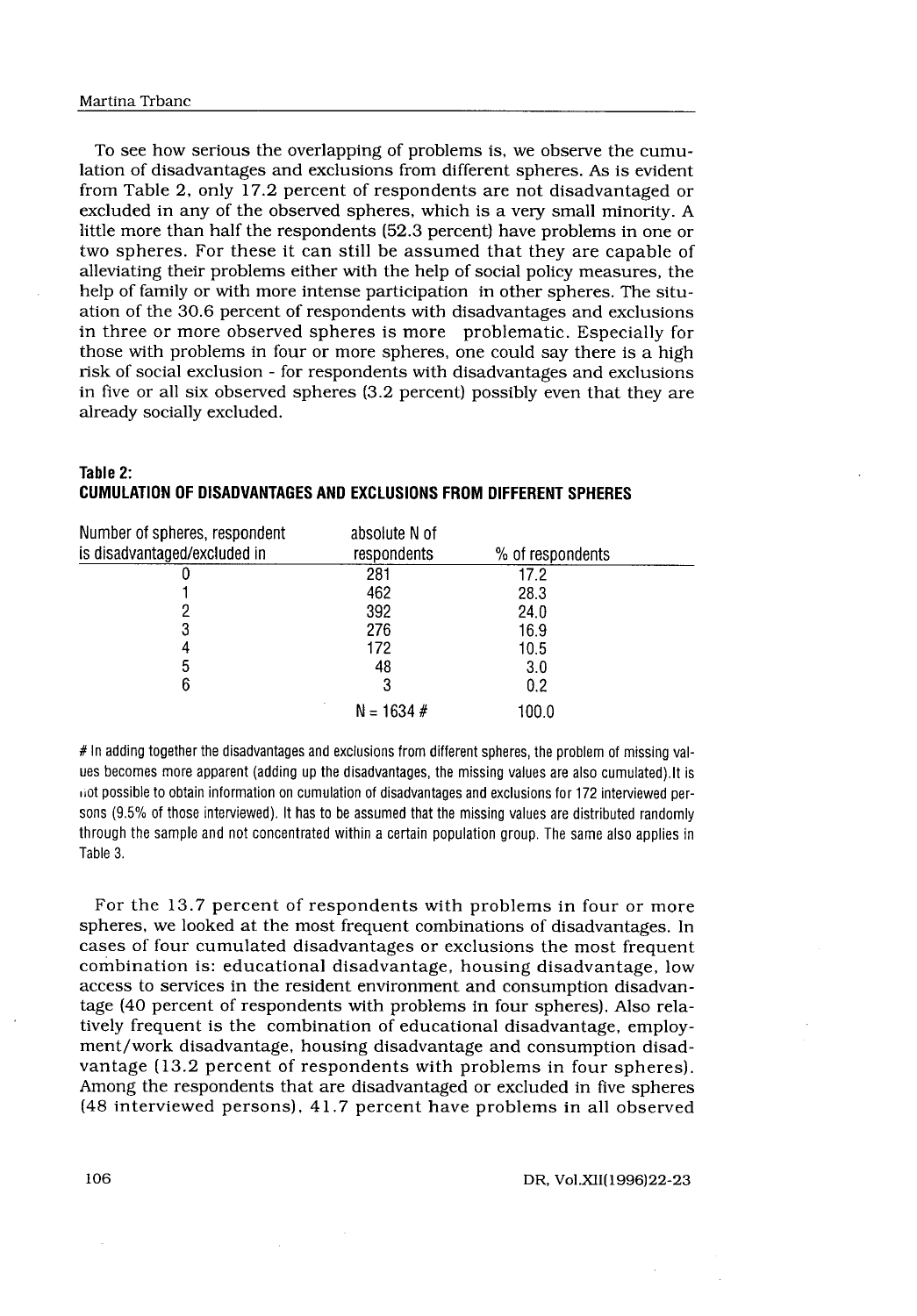spheres except employment/work (it is highly probable that they are nonactive people), and 39 .8 percent have problems in all spheres except interpersonal integration.

In table 3 the cumulation of disadvantages and exclusions is presented by dimensions. The economic dimension includes the spheres of consumption disadvantage and employment / work disadvantage. The social dimension includes housing disadvantage, low access to services in the resident environment and educational disadvantage. The interpersonal dimension is represented by interpersonal isolation (or non-integration) itself . Respondents were counted as having problems in a certain dimension if they were disadvantaged or excluded in at least one of the relevant spheres.

#### ranie 3.

#### CUMULATION OF DISADVANTAGES AND EXCLUSIONS BY DIMENSIONS (ECONOMIC, SOCIAL, INTERPERSONAL)

| represented by interpersonal isolation (or non-integration) itself. Respon-<br>dents were counted as having problems in a certain dimension if they were<br>disadvantaged or excluded in at least one of the relevant spheres. |                           |                  |  |
|--------------------------------------------------------------------------------------------------------------------------------------------------------------------------------------------------------------------------------|---------------------------|------------------|--|
| Table 3:<br>CUMULATION OF DISADVANTAGES AND EXCLUSIONS BY DIMENSIONS (ECONOMIC,<br>SOCIAL, INTERPERSONAL)                                                                                                                      |                           |                  |  |
|                                                                                                                                                                                                                                | absolute N of respondents | % of respondents |  |
| not disadvantaged/excluded                                                                                                                                                                                                     |                           |                  |  |
| in any dimension                                                                                                                                                                                                               | 281                       | 17.2             |  |
| disadvantaged/excluded in one dimension:                                                                                                                                                                                       |                           |                  |  |
| - economic                                                                                                                                                                                                                     | 175                       | 10.7             |  |
| - social                                                                                                                                                                                                                       | 461                       | 28.2             |  |
| - interpersonal                                                                                                                                                                                                                | 25                        | 1.6              |  |
| disadvantaged/excluded in two dimensions:                                                                                                                                                                                      |                           |                  |  |
| - economic and social                                                                                                                                                                                                          | 496                       | 30.4             |  |
| - social and interpersonal                                                                                                                                                                                                     | 79                        | 4.8              |  |
| - economic and interpersonal                                                                                                                                                                                                   | 12                        | 0.7              |  |
| disadvantaged/excluded in three dimensions                                                                                                                                                                                     | 105                       | 6.4              |  |
|                                                                                                                                                                                                                                | $N = 1634$                | 100.0            |  |

As calculated from Table 3, 40.5 percent of respondents are disadvantaged or excluded in one dimension, 35 .9 percent in two dimensions and 6 .4 percent in all three of the observed dimensions . The most common coincidence of exclusions is between the economic and social dimensions, while combinations with the interpersonal dimension are much more rare . The difficult situation of respondents with disadvantages and exclusions in all three dimensions is evident, since they can hardly alleviate their problems in any of the observed integrative systems (economic system and labour market; welfare state and social policy; family and friend networks).

## CONCENTRATION OF DISADVANTAGES AND EXCLUSIONS IN CERTAIN GROUPS

Situations of cumulated disadvantages and exclusions can be distributed rather dispersely in the population or can be concentrated in specific, rather homogeneous population groups . To see where (in which population groups) the disadvantages and exclusions are concentrated in Slovenia, the group of respondents with four or more disadvantages and exclusions was broken down by variables of gender, age, education, work (activity) status, household structure, and size of their place of residence. The signifi-

DR, Vol.XII(1996)22-23

I07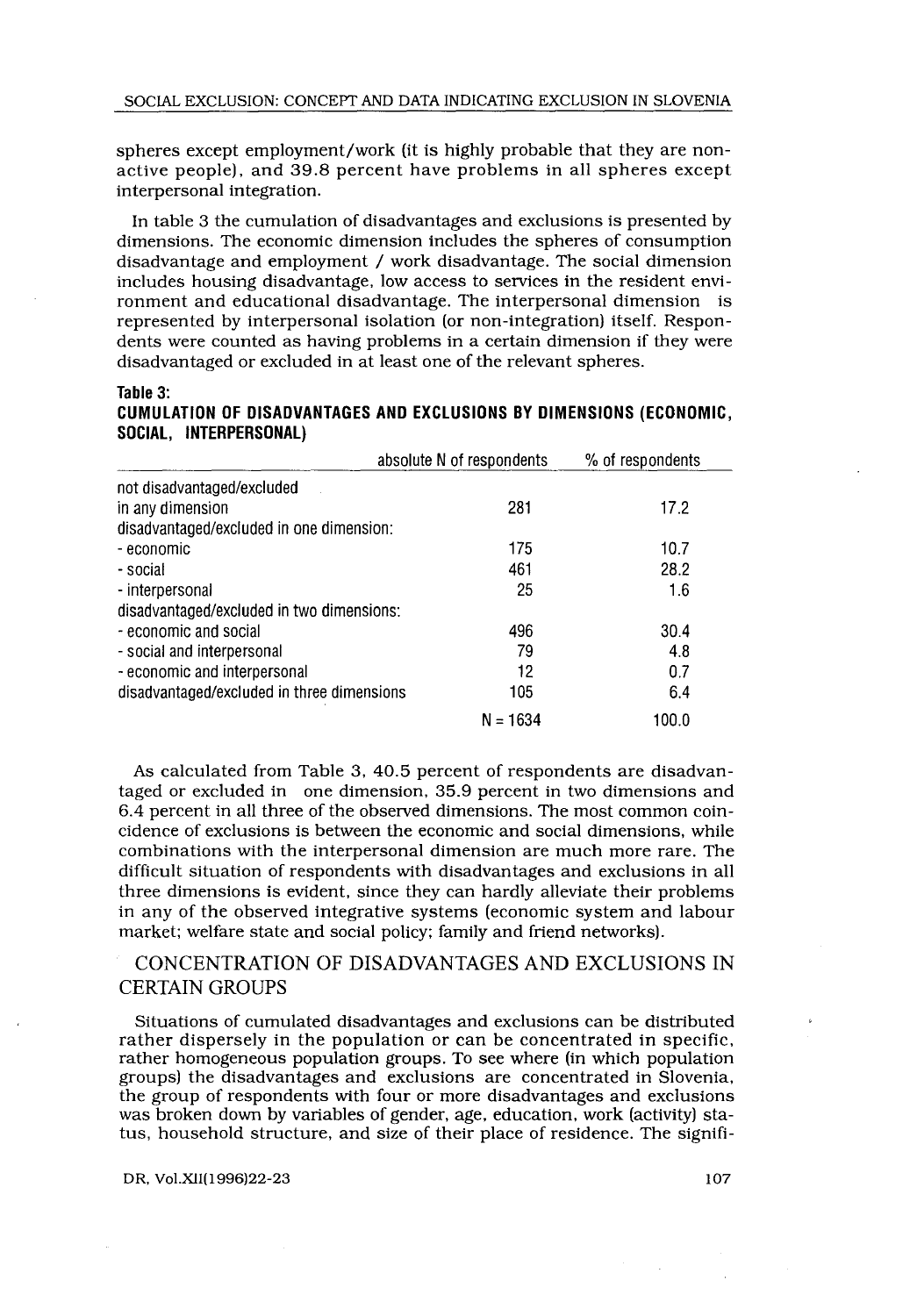#### Table 4:

## RESPONDENTS WITH DISADVANTAGES AND EXCLUSIONS IN FOUR OR MORE SPHERES BY GENDER, AGE, EDUCATION, WORK (ACTIVITY) STATUS, HOUSEHOLD STRUCTURE AND SIZE OF PLACE OF RESIDENCE

| Martina Trbanc<br>cance and the strength of the relationship between situations of multiple<br>disadvantage (that is, disadvantages and exclusions in four or more<br>spheres) and the above mentioned variables were tested.<br>Table 4: |                           |              |             |                 |
|-------------------------------------------------------------------------------------------------------------------------------------------------------------------------------------------------------------------------------------------|---------------------------|--------------|-------------|-----------------|
|                                                                                                                                                                                                                                           |                           |              |             |                 |
|                                                                                                                                                                                                                                           |                           |              |             |                 |
|                                                                                                                                                                                                                                           |                           |              |             |                 |
|                                                                                                                                                                                                                                           |                           |              |             |                 |
|                                                                                                                                                                                                                                           |                           |              |             |                 |
|                                                                                                                                                                                                                                           |                           |              |             |                 |
|                                                                                                                                                                                                                                           |                           |              |             |                 |
|                                                                                                                                                                                                                                           |                           |              |             |                 |
|                                                                                                                                                                                                                                           |                           |              |             |                 |
|                                                                                                                                                                                                                                           |                           |              |             |                 |
| RESPONDENTS WITH DISADVANTAGES AND EXCLUSIONS IN FOUR OR MORE SPHERES BY                                                                                                                                                                  |                           |              |             |                 |
| GENDER, AGE, EDUCATION, WORK (ACTIVITY) STATUS, HOUSEHOLD STRUCTURE AND                                                                                                                                                                   |                           |              |             |                 |
| <b>SIZE OF PLACE OF RESIDENCE</b>                                                                                                                                                                                                         |                           |              |             |                 |
|                                                                                                                                                                                                                                           | disadvantaged/excluded in |              |             |                 |
|                                                                                                                                                                                                                                           | four or more spheres      |              | Cramer's    |                 |
| OF ALL RESPONDENTS                                                                                                                                                                                                                        | absolute number<br>223    | %<br>13.7    | coefficient | significance 1) |
| <b>GENDER</b>                                                                                                                                                                                                                             |                           |              | 0.031       |                 |
| male                                                                                                                                                                                                                                      | 99                        | 12.5         |             |                 |
| female                                                                                                                                                                                                                                    | 124                       | 14.6         |             |                 |
| AGE (in years)                                                                                                                                                                                                                            |                           |              | 0.102       | $* *$           |
| 18 - 24                                                                                                                                                                                                                                   | 25                        | 11.8         |             |                 |
| $25 - 34$<br>$35 - 44$                                                                                                                                                                                                                    | 34<br>36                  | 10.1<br>11.0 |             |                 |
| $45 - 54$                                                                                                                                                                                                                                 | 38                        | 14.1         |             |                 |
| $55 - 64$                                                                                                                                                                                                                                 | 37                        | 16.9         |             |                 |
| $65 - 75$<br><b>EDUCATION</b> (school finished)                                                                                                                                                                                           | 53                        | 20.0         | 0.333       | * * *           |
| primary school or less                                                                                                                                                                                                                    | 183                       | 26.9         |             |                 |
| vocational school                                                                                                                                                                                                                         | 33                        | 8.1          |             |                 |
| general sec. school<br>more than sec. school                                                                                                                                                                                              | 6<br>$\overline{c}$       | 1.5<br>1.1   |             |                 |
| WORK (ACTIVITY) STATUS                                                                                                                                                                                                                    |                           |              | 0.246       | * * *           |
| emploved                                                                                                                                                                                                                                  | 78                        | 10.0         |             |                 |
| self-employed and employers 2)<br>farmers 3)                                                                                                                                                                                              | 0<br>43                   | 0.0<br>36.4  |             |                 |
| occasional work for payment 4)                                                                                                                                                                                                            | 8                         | 21.8         |             |                 |
| unemploved                                                                                                                                                                                                                                | 26                        | 24.6         |             |                 |
| retired<br>in school                                                                                                                                                                                                                      | 49<br>$\boldsymbol{2}$    | 12.9<br>2.1  |             |                 |
| other non-active                                                                                                                                                                                                                          | 17                        | 23.3         |             |                 |
| <b>HOUSEHOLD STRUCTURE</b>                                                                                                                                                                                                                |                           |              | 0.140       | ***             |
| living alone<br>living with a partner                                                                                                                                                                                                     | 20<br>23                  | 18.3<br>10.0 |             |                 |
| single parent family                                                                                                                                                                                                                      | 12                        | 12.5         |             |                 |
| two parents family<br>extended family                                                                                                                                                                                                     | 83<br>61                  | 9.9          |             |                 |
| SIZE OF PLACE OF RESIDENCE                                                                                                                                                                                                                |                           | 21.6         | 0.354       | $***$           |
| less than 500 people                                                                                                                                                                                                                      | 154                       | 32.0         |             |                 |
| 500 to less than 2.000 people                                                                                                                                                                                                             | 28                        | 9.8          |             |                 |
|                                                                                                                                                                                                                                           | 16<br>7                   | 4.9<br>3.5   |             |                 |
| 2.000 to less than 10.000 people                                                                                                                                                                                                          |                           |              |             |                 |
| 10.000 to less than 50.000 people<br>50.000 people and more                                                                                                                                                                               | 14                        | 4.6          |             |                 |

2) Except farmers

They are counted together with farmers because of the percentages of respondents with disad-<br>vantages in four or more spheres are nearly the same in both groups: among active farmers<br>36.3% and among retired farmers 36.5%.<br>

family member workers (not employed, but helping in the family business or farm) .

#### DR, Vol.XII(1996)22-23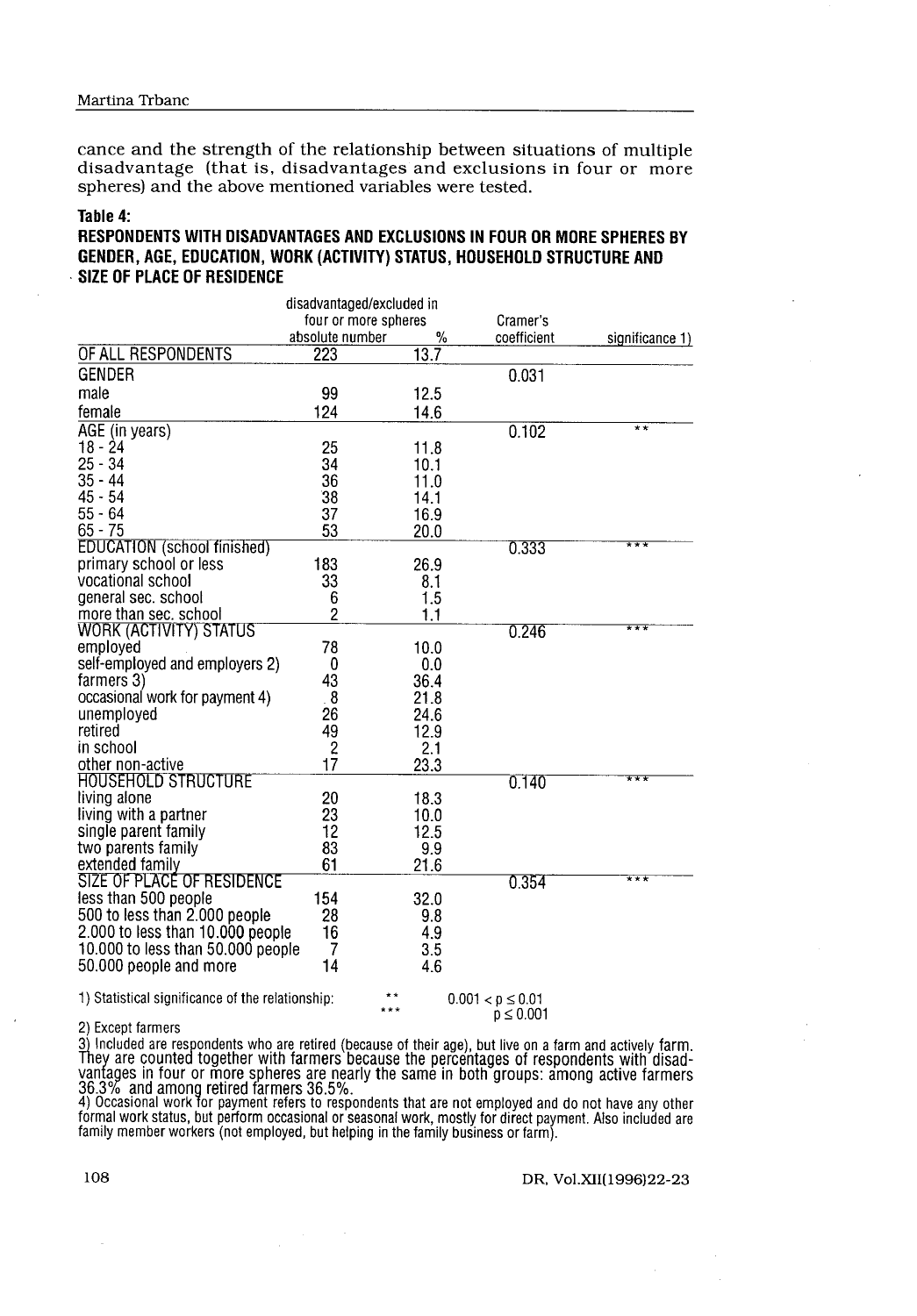Relationships between the situations of multiple disadvantages and the tested variables are statistically significant for all variables except gender. The strongest relationships are between multiple disadvantages and the size of the respondent's place of residence and between multiple disadvantages and the respondent's education.

Looking at the size of place of residence, a clear distinction between very small places (less than 500 inhabitants) and other places is evident. Among respondents living in places with less than 500 inhabitants, nearly one third are in situations of multiple disadvantage and exclusion . This points to the problem of spatial concentration of disadvantages and leads to the conclusion that the risk of social exclusion is higher for people living in small, relatively isolated and possibly under-developed places .

The strong relationship between multiple disadvantages and education was expected, since education proved from the beginning to be the most frequent sphere in which respondents generally were disadvantaged. Therefore, more than one out of four respondents with only primary education or less are in situations of multiple disadvantage and exclusion . The proportion of respondents with multiple disadvantages and exclusions in groups with higher levels of education are significantly smaller, which leads to the conclusion that higher levels of education decrease the probability of being in a situation of cumulated disadvantage and exclusion .

Work (activity) status also proved to be important in the explanation of situations of multiple disadvantage . The share of respondents with four or more disadvantages and exclusions is relatively high in the group of unemployed (one quarter) as well as it is in the group of respondents performing different occasional and unstable work for payment. By far the most exposed to the situations of multiple disadvantage and exclusion is the group of farmers (peasants), among whom 36 .4 percent are disadvantaged or excluded in four or more spheres . It should be noted that elderly people, living on farms, receiving pensions, but still farming and declaring themselves as farmers have been included in this group. Nevertheless, the high figure indicates the generally low inclusion of farmers into society and social life and also the fact that the relatively bad socio-economic situation of farmers, already described by Ivan Svetlik (1986) using the Quality of Live data for the year 1984, is continuing. On the other hand, the data shows that among respondents that are self-employed or employers there are no situations of multiple disadvantage and exclusion . The share of respondents with situations of multiple disadvantage and exclusion is also very low in the group of younger people who are still in education, and for whom the support and compensation of family is obviously very strong.

Regarding age groups, the proportions of respondents in situations of cumulated disadvantage and exclusion are highest for older respondents, in the age groups from 55 to 64 years and from 65 to 75 years . Gender differences are not statistically significant, but the percentages for women are slightly higher than for men. The household structure is significantly related to situations of multiple disadvantage and exclusion . The highest proportions of respondents with multiple disadvantages are among respon-

#### DR, Vol .XII(I996)22-23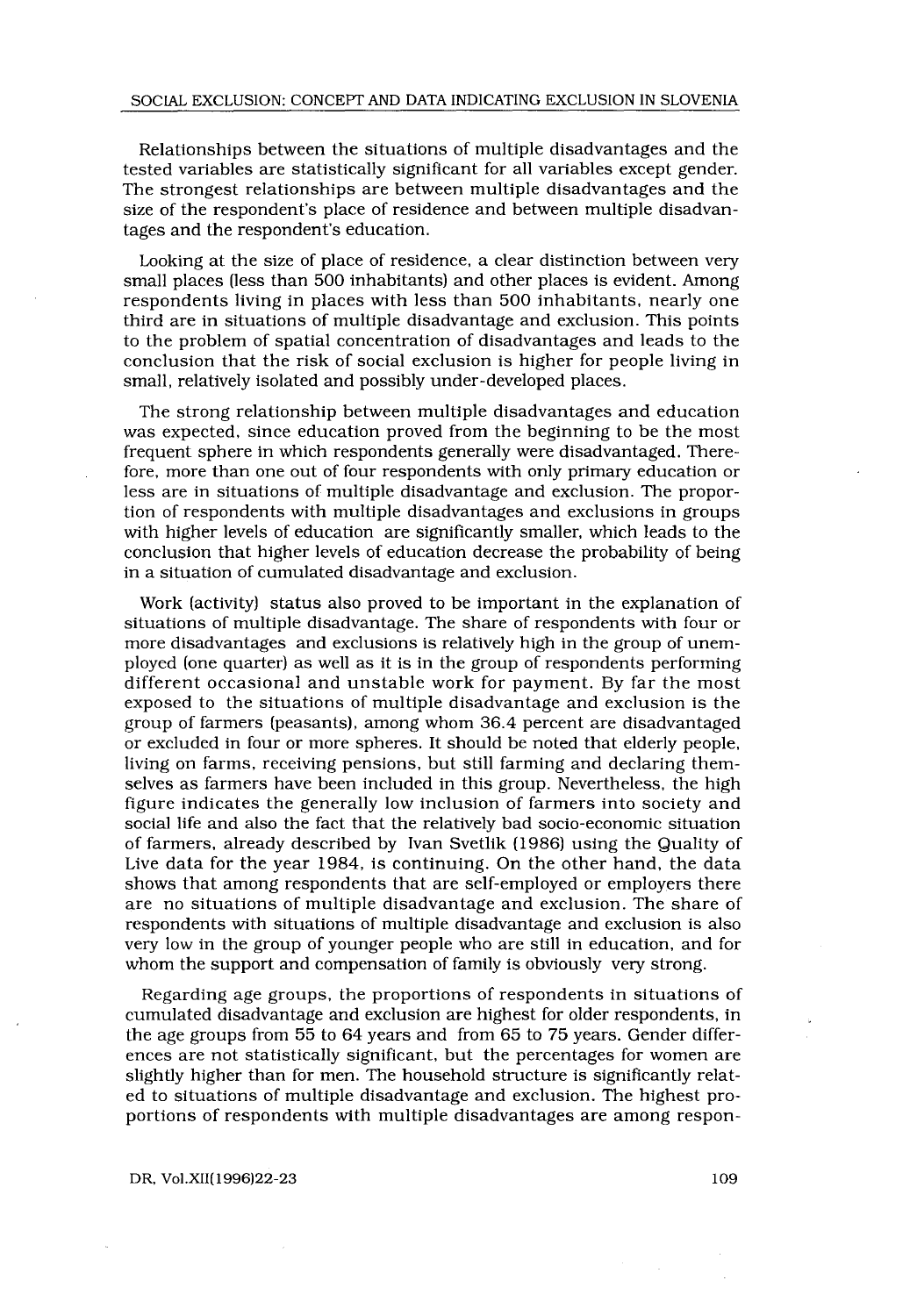dents living in extended families or living alone. It is possible to speculate that in both cases we are observing mostly aged respondents, single (and therefore living alone) or living with the families of their children or other relatives. The share of respondents with multiple disadvantages in a group that was expected to be very vulnerable and at high risk of marginalisation, that is the group of one-parent families, is around the average of the sample as a whole, but it is higher than in the group of two-parent families . The fact that situations of multiple disadvantage and exclusion are more often concentrated among older respondents, especially among those who live alone or with the extended families, indicates that the family transfer of help and compensation for different exclusions and disadvantages flows mainly from older to younger generations and much less in the opposite way.

On the basis of information from Table 4, one can speculate on a hypothetical picture of a "typical" respondent that is disadvantaged or excluded in four or more spheres and is therefore at high risk of social exclusion, if not already socially excluded. This is an older, poorly educated person, living in a small place (village), alone or in an extended family, either (and most probably) living on a farm and farming or unemployed or performing occasional jobs. So, the picture of risks for social exclusion in Slovenia shows a relatively traditional image, with the risks concentrated in small, spatially isolated places, among older people, the less educated, aged farmers, the unemployed and persons performing different occasional jobs .

## **NOTES**

<sup>1</sup> . Within the French solidarity paradigm exclusion is understood to occur when the social bond between the individual and society (the bond which constructs social solidarity) breaks down (Silver, 1994 :541) . This approach relies heavily on the ways in which cultural and moral boundaries between groups socially construct dualistic categories (integrated, excluded) for ordering the world. It focuses attention on the exclusion inherent in the solidarity of the nation, race, ethnicity, locality and other cultural or primordial ties. The solution for exclusion is seen to be the insertion of the excluded, thus reinforcing social cohesion.

Within the specialisation paradigm exclusion is considered to be a consequence of specialisation: of social differentiation, economic division of labour and the separation of spheres (Silver, 1994 :542) . The specialisation approach is individualistic, even though the reasons for exclusion are not based only on individualistic preferences, but on the structures created by co-operating and competing individuals (market, associations and the like). Exclusion can result from an inadequate separation of social spheres, from the application of rules inappropriate to a given sphere, or from barriers between the spheres . Since social spheres exist separately, the same individual may not be excluded in every sphere . Within the specialisation paradigm the solution for exclusion is seen in group and market competition and in the liberal State's protection of individual rights .

The monopoly paradigm sees exclusion as a consequence of the formation of group monopolies. Exclusion arises from the interplay of class, status and political power and serves the interests of included (Silver, 1994 :543) . Social closure occurs when institutions and cultural distinctions not only create boundaries that keep excluded out against their will, but are also used to perpetuate inequality. Exclusion can be combated through citizenship and the extension of equal membership and full participation in the community to the outsiders.

DR, Vol .XII(1996)22-23

I10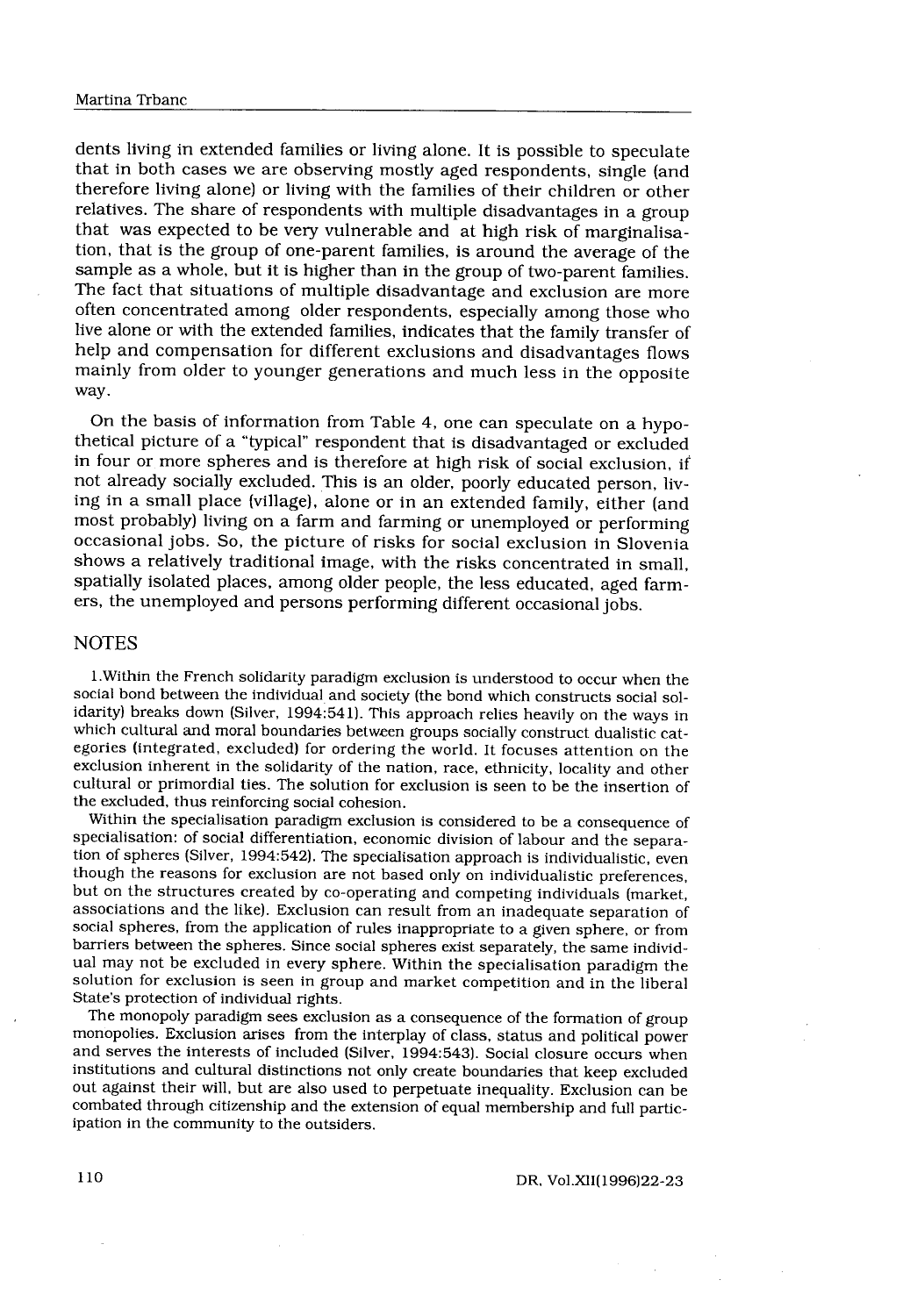2 . Groups such as the mentally and physically handicapped, aged invalids, abused children, single parents, delinquents, marginal, asocial persons, etc .

3 . In line with this understanding of social exclusion, national institutions for combating social exclusion were established in some European Union countries, for example in Denmark, Germany, Italy, Portugal, France and Belgium (Room et all., 1992) . The problems these institutions focus on vary and express the main social policy concerns of the respective countries : sometimes the emphasis is on migration and refugees (e.g. Belgium, Germany), sometimes on long-term or extremely longterm unemployment and exclusion from the labour market (e .g . Denmark, France, the Netherlands) or on the problem of low income and working poor (Portugal) .

4. Marshall, T .H . (1950), Citizenship and Social Class, Cambridge University Press, Cambridge

5. Social rights are generally understood and referred to as the right to a certain basic standard of living and the right to participate in the major social and occupational institutions of the society (Observatory, 1992) . How this is operationalised and guaranteed depends, of course, on the laws and legal and welfare arrangements of each state.

6. The British social scientist Townsend's often quoted definition of poverty is a good example of how close poverty, defined as relative deprivation, is to the notion of social exclusion . "Individuals, families and groups in the population can be said to be in poverty when they lack the resources to obtain type of diet, participate in the activities and have the living conditions and amenities which are customary, or at least widely encouraged, or approved, in the societies to which they belong. Their resources are so seriously below those commanded by the average individual that they are, in effect, excluded from ordinary living patterns, customs and activities ." (Townsend, 1979 :31)

But the fact is that even when poverty is understood in a broader (sociological) sense, it is still quite often measured in terms of income and income determined poverty lines (this is not so much because income is the only indicator of poverty, but more because income distribution data is usually accessible, relatively easy to calculate and obvious in comparison) . So, the figures on poverty that appear in statistical publications and documents of different international organisations (EUROSTAT, OECD, World Bank etc .) are as a rule based on various calculations of income poverty line . This way poverty figures in effect present mainly the material, financial dimension of deprivation.

7 . Observatory was established at the beginning of I990 by the Commission of the European Communities, Directorate General V (Employment, Social Affairs and Industrial Relations) and was coordinated by Graham Room . The aims of Observatory were very ambitious, since it was intended to theoretically clarify the concept of social exclusion (to clearly distinguish it from concepts of poverty, marginalisation, etc .), to identify the appropriate (and well-tested) indicators for it, and to provide a point of reference for the design and evaluation of policy measures to combat social exclusion (Room, 1991:5). In the actual work of Observatory, the theoretical content of social exclusion was largely neglected . Clear indicators of social exclusion were also not developed, mostly due to the lack of appropriate data reflecting more than just one sphere of exclusion and suitable for comparison between countries . Researchers used the existing institutional and statistical data in each member state to describe the situations of generalised disadvantage and marginalisation in the spheres of: income, taxation and social security; consumption and indebtedness; education; employment and vocational training; working conditions; housing; health; social care services and neighbourhood support. The situations of groups that were considered to be at high risk of social exclusion were also described . In the end, a lot of attention was focused on policies to combat social exclusion : the existing policies and measures against exclusion and their effects in each member state were described, as were the agents behind these policies, and some more complex possible measures were suggested .

DR, Vol.XII(1996)22-23

I1I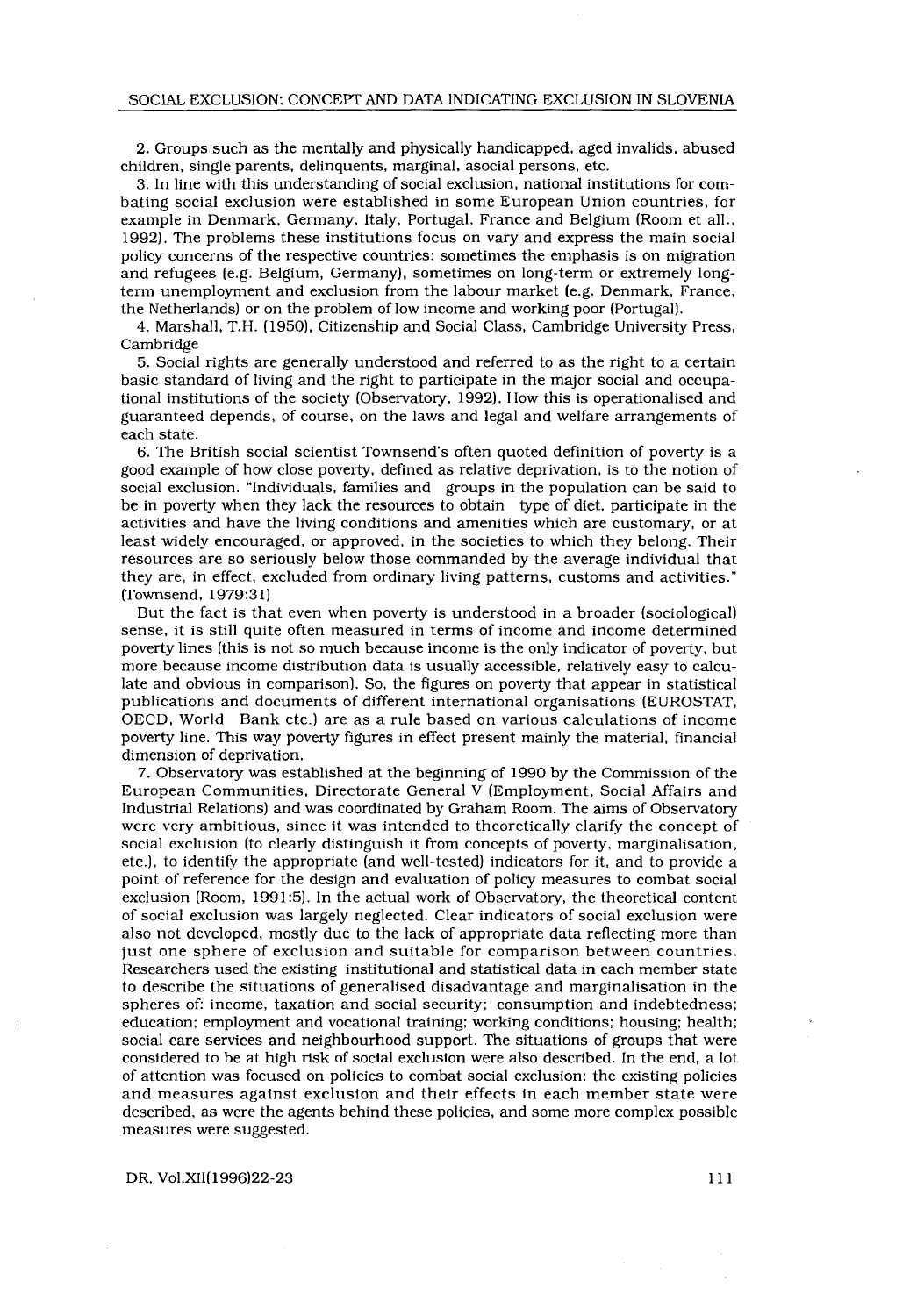8. It is clear that in order to understand the situations of social exclusion, it is very important if not crucial to understand its dynamics (especially its duration and the frequency of entries and exits) as well as barriers in the access to resources and institutions . Undoubtedly, there is still a lot of research work to do in this direction .

9. The sample is representative for the resident population in Slovenia aged 18 years and over. According to the sampling plan, the sample size was 2517 people, but due to different reasons of non-response, 1806 persons were actually interviewed. The data presented here is weighted.

10. Indicators were calculated on the basis of arbitrary decisions, taking into account both the experience of colleagues from the research team, specialising in specific topics (housing, provision of services in the resident environment, consumption, etc .), and the contentual rethinking from the social exclusion point of view (the assumption that the observed disadvantages are connected to exclusion or low participation in different resources) . Some of the indicators refer to the situations of respondents themselves and some to the situations of the households in which respondents live.

#### REFERENCES

Berghman, J. (1994), The Measurement and Analysis of Social Exclusion in Europe: Two Paradoxes for Researchers, working paper for the Seminar on the Measurement and Analysis of Social Exclusion, Bath, June 1994

Commins, P., ed. (1993), Combating Exclusion in Ireland 1990-1994, A Midway Report, Dublin

Commins, P. (1995), Social Exclusion in the Context of the European Union's Third Poverty Programme, Družboslovne razprave, Volume XI, Number 19-20, Ljubljana, Slovene Sociological Association and Institute of Social Sciences, pp . 137-150

Dirven, H.-J. (1995), Social Exclusion and Poverty: The Dutch Experience, Družboslovne razprave, Volume XI, Number 19-20, Ljubljana, Slovene Sociological Association and Institute of Social Sciences, pp. 151-168

Erikson, R., Tahlin, M. (1987), Coexistence of Welfare Problems; in: Erikson, R., Aberg, R., eds., Welfare in Transition; A Survey of Living Conditions in Sweden 1968-1981, Oxford, Clarendon Press, pp. 257-280

Marshall, T.H . (1950), Citizenship and Social Class, Cambridge, Cambridge University Press

Observatory on national policies to combat social exclusion (1992), Second annual report, Commission EC,Luxembourg

Observatory on National Policies to Combat Social Exclusion . The Netherlands (Dutch Policies to Combat Social Exclusion: consolidated report 1990-1991) (1992), Tilburg, Institute for Social Research

Rodgers, G., Gore, C., Figueiredo, J.B. eds. (1995), Social Exclusion: Rhetoric, Reality, Responses, Geneva, International Institute of Labour Studies, ILO

Room, G., ed. (1991), National Policies to Combat Social Exclusion, First Annual Report of the European Community Observatory, Commission of the EC, Directorate general V

Room, G. (1995), Poverty in Europe: competing paradigms of analysis, Policy and Politics, Vol. 23, No. 2, pp. 1-11

Silver, H. (1994), Social exclusion and social solidarity: Three paradigms, International Labour Review, Vol. 133, 1994/5-6, pp. 531-578

Svetlik, I. (1986), Ali je delo determinanta družbenoekonomskega položaja, Družboslovne razprave, Number 4, Ljubljana, Institute of Sociology, pp. 5-25

Townsend, P. (1979), Poverty in the United Kingdom, Harmondsworth, Penguin

Vogel, J. (1991), Social Report for the Nordic Countries, Living Conditions and Inequality in the late 1980's, Copenhagen, Statistical Reports of the Nordic Countries, Nordic Statistical Secretariat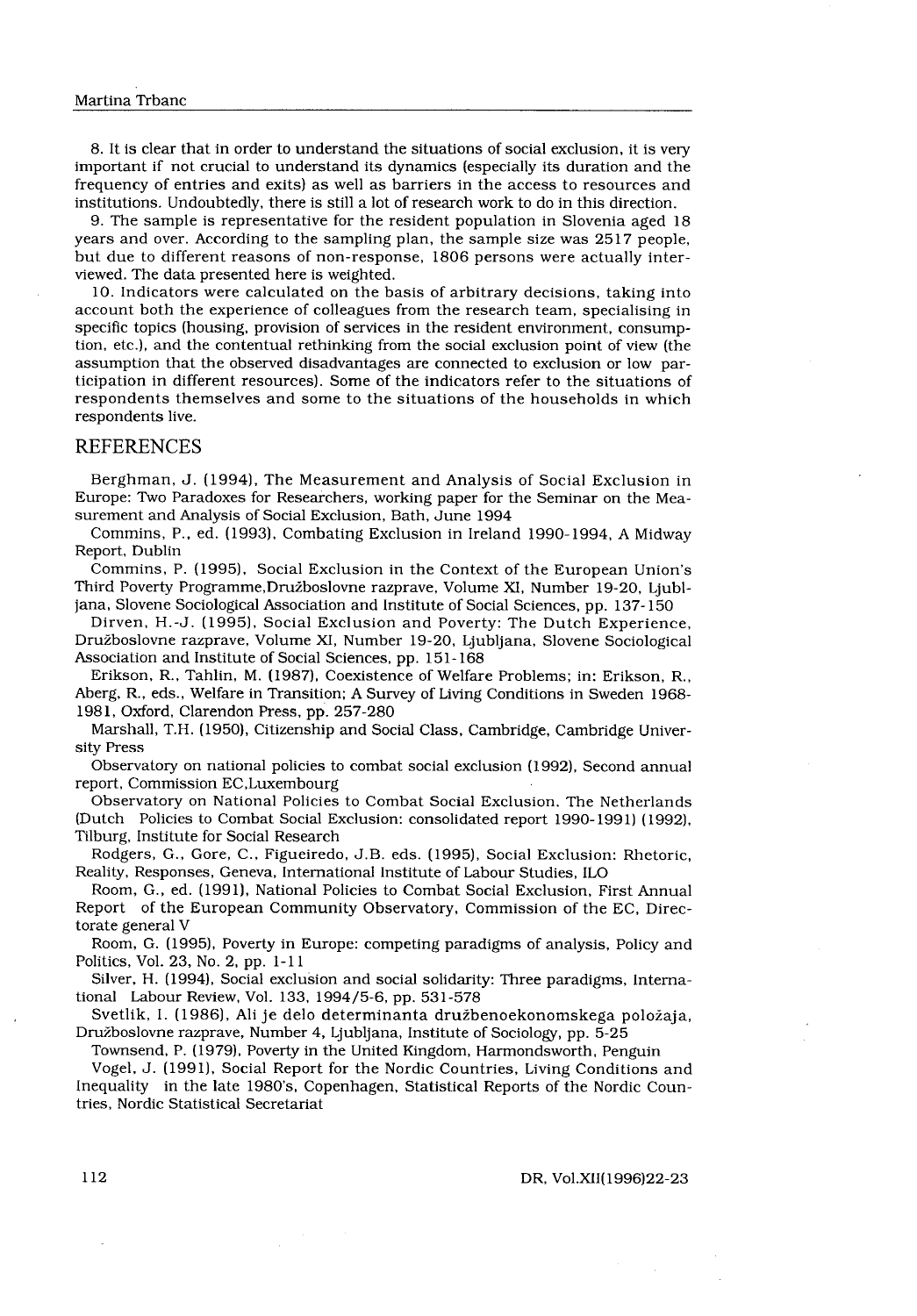### APPENDIX

## INDICATORS OF DISADVANTAGES AND EXCLUSIONS

#### 1. HOUSING

- Extremely inadequate housing status: the respondent does not have any control over his/her housing unit (either rents a housing unit without a contract or lives with relatives and is highly dissatisfied with the situation) - 4.3% of the respondents.

- Low-standard housing conditions: respondent lives in a unit that is characterised by at least one of the following: it is extremely wet; there is less than 15 square metres space per person; there is no flushing toilet inside the unit; there is no shower or bath inside the unit - 4I .0% of the respondents live in a unit described by at least one of the above.

Respondents are understood to be disadvantaged in the housing sphere if they are disadvantaged in terms of either indicator.

#### 2. ACCESS TO IMPORTANT SERVICES IN THE RESIDENT ENVIRON-MENT

- An indicator of access to services in the resident environment was created using respondents' answers to the question whether they have (in their resident environment) the following: a primary school; child care facilities; a chemist's, medical care unit, or hospital; a post office or bank; a bus or railway stop (station); a public telephone; a grocer's or market.

Respondents are understood to be disadvantaged in the access to important services in the resident environment if they lack more than four of above seven .

#### 3. EDUCATION

- Low educational attainment refers to respondents with less than primary school, primary school, or one- to two-year (shortened) vocational school education, who also had not taken part in any kind of further education (formal or informal, regardless of the duration, work-related or otherwise) - 34.5% of the respondents .

- Functional literacy problems: respondents were asked about managing different everyday situations including reading, writing and counting . Respondents having problems with 3 or more of the 14 listed situations are counted as having problems with functional literacy - 27.6% of the respondents.

Respondents are understood to be disadvantaged in the educational sphere if they are either characterised by low educational attainment or have problems with functional literacy .

#### 4 . CONSUMPTION

- Financial deprivation: if the respondent at least sometimes does not have enough money to buy food or to pay the basic living costs (electricity, gas, water, etc.) - 19.6% of the respondents.

Substandard possession of household appliances: if the household in which the respondent is living lacks at least one of the following appliances : any kind of cooker (electric or gas) ; refrigerator or freezer ; washing machine ; any kind of TV - 9.3% of the respondents .

- Low economic resources : if the respondent (or the respondent's partner) is not the owner of a housing unit, is not the owner of a car, did not spend even part of a holiday away from home (in the year before the interview), and is not in the position of being able to collect the sum of five average monthly earnings in one week in case of urgent need - 6.3% of the respondents.

DR, Vol.XII(I996)22-23 I13